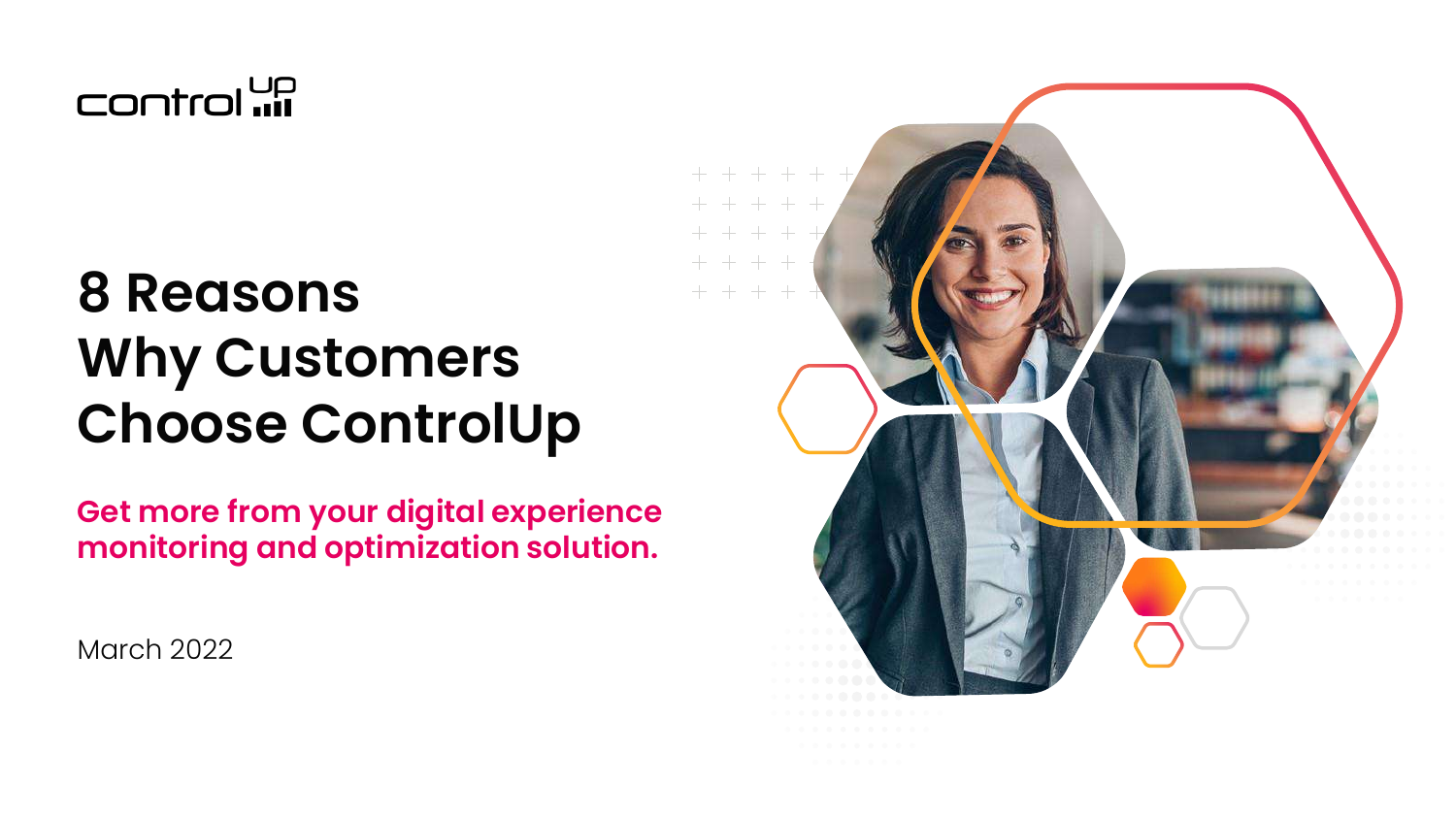### **Why Customers Choose ControlUp**

**ControlUp gives you the tools to observe, analyze, and optimize digital experiences anytime, anywhere, and on any workspace 8 reasons why customers choose ControlUp:**



- Real-time, end-to-end monitoring
- Physical device optimization
- Virtualization monitoring
- Easy to deploy
- 5 Synthetic monitoring
- Community driven scripts
- Strong alliances
- No hidden fees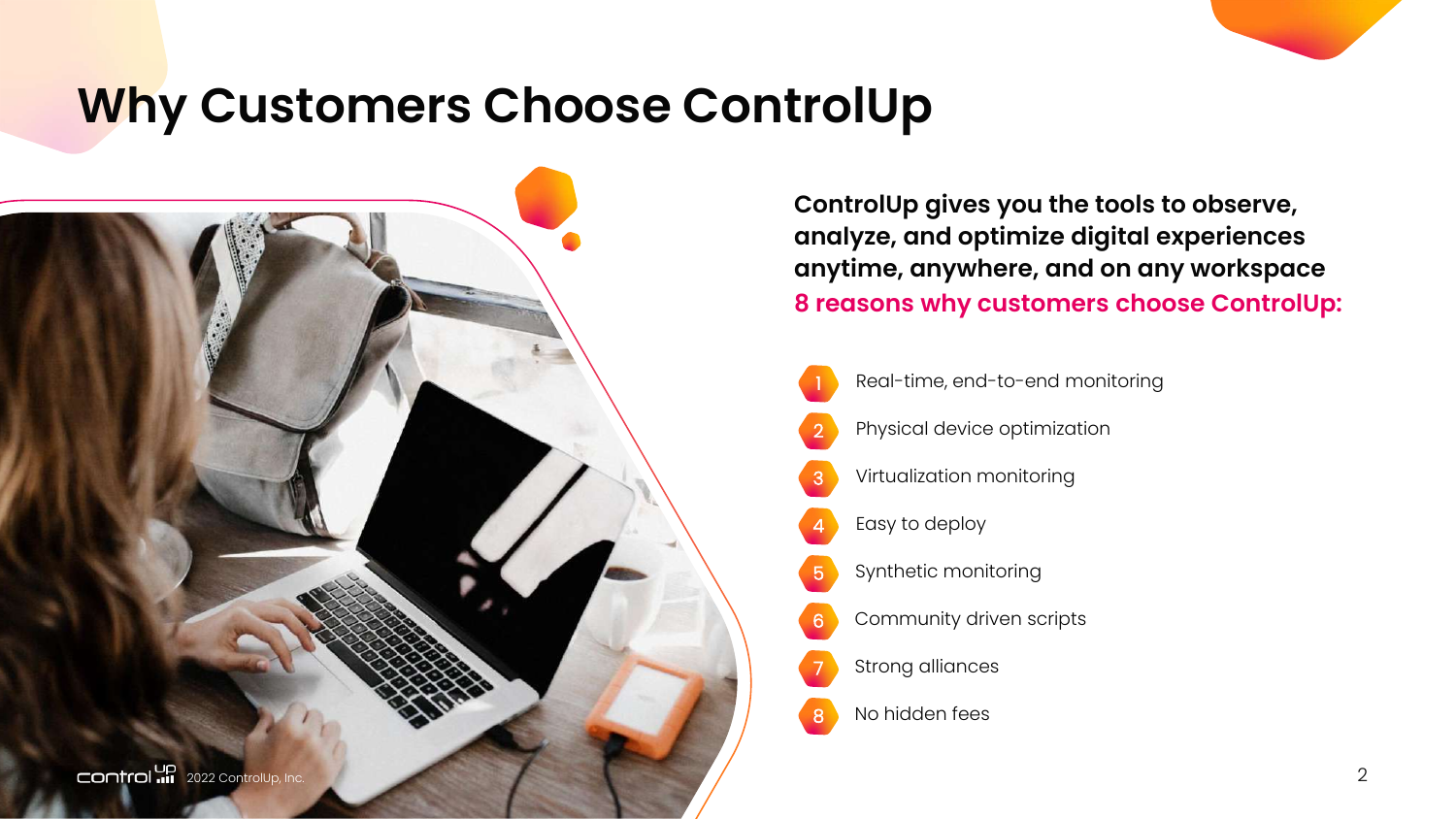### **#1 ControlUp Real Time End-To-End Monitoring**

#### **3-second data refresh to console**

IT administrators need to know what's happening in their environments as it is happening, so they can investigate and fix problems before they impact employee productivity.

ControlUp collects 1000+ data points that refresh in the Real-Time DX Console every [3 seconds a](https://www.controlup.com/products/controlup/monitoring/)nd holds the data for up to a year to ensure that IT never misses important metrics, metadata, or events that impact the employee experience. This enables IT to deliver solutions quickly, putting an end to employee frustration and giving them a smooth, seamless digital experience, so they can stay productive.

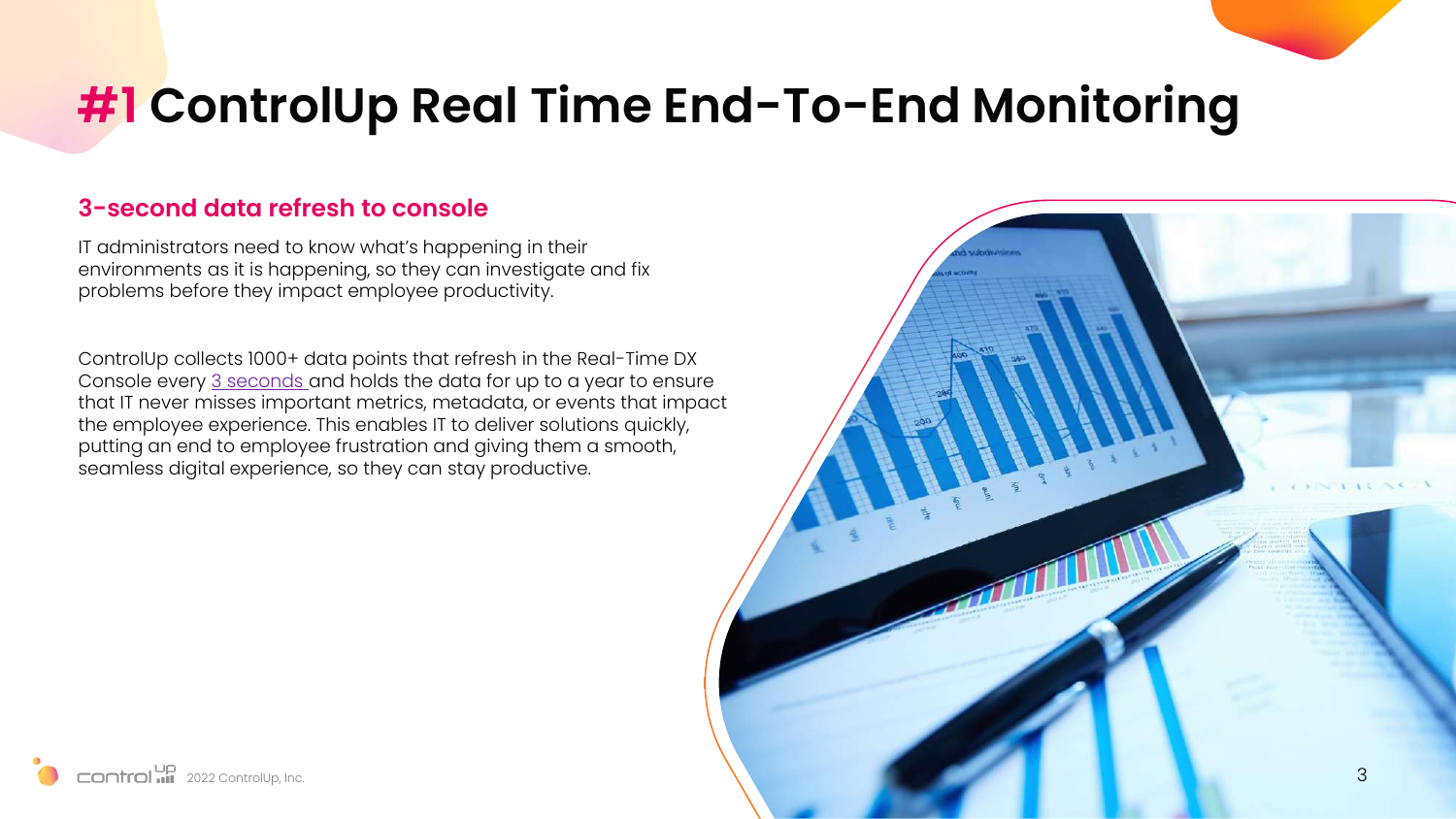### **#2 ControlUp Physical Device Optimization**



#### **Today's digital experience in the workplace**

Having a deep understanding of physical endpoint operating systems and environmental variables is critical to maintaining a frictionless work environment. ControlUp offers in-depth monitoring and advanced management actions to support physical endpoint visibility.

With a lightweight, non-intrusive user-mode agent, ControlUp gathers hundreds of physical endpoint metrics every minute. By collecting this data, the [ControlUp Agent](https://support.controlup.com/v1/docs/what-are-the-benefits-of-using-the-controlup-agent) helps detect critical issues, such as network latency, internet gateway bandwidth, application response time, and CPU load in real time with no OS compatibility issues or corporate security concerns.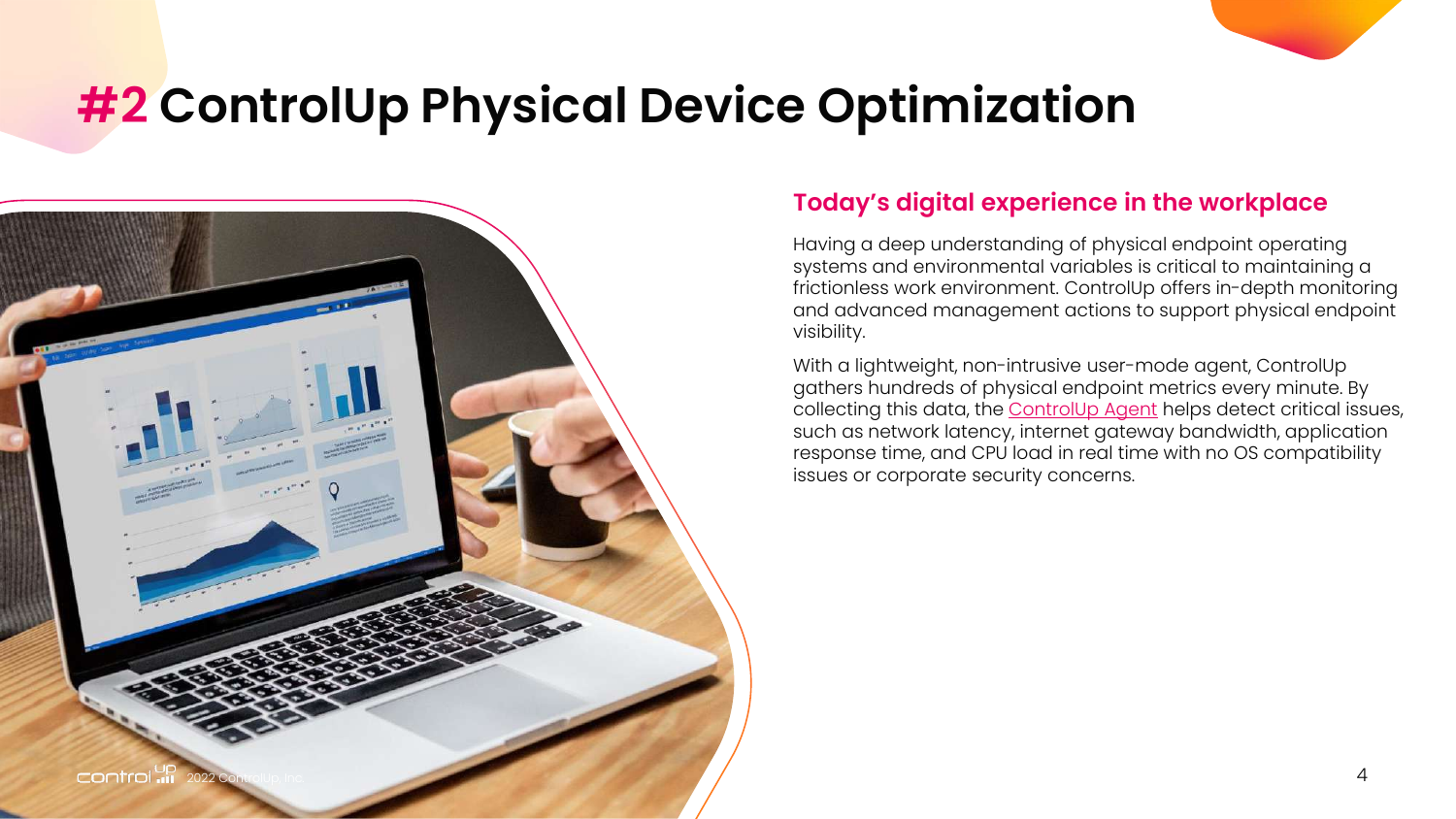### **#3 ControlUp Virtualization Monitoring**

#### **A digital workspace is both physical and virtual**

Providing a great digital employee experience requires the ability to observe all end-to-end solutions in real time.

ControlUp has provided extensive metrics and management actions for [VDI environments, like Citrix and VMware Horizon, for years. It supports](https://www.controlup.com/resources/blog/entry/controlup-v8-2-now-fully-integrated-with-citrix-cloud/)  [hypervisors by Citrix, Microsoft, Nutanix and VMware](https://support.controlup.com/v1/docs/which-hypervisors-are-supported-in-controlup) that allow ControlUp to assess critical data across the virtualization stack. ControlUp also provides [high availability](https://www.controlup.com/resources/blog/entry/making-a-citrix-adc-high-availability-health-checks-easier/) with management components like Delivery Controllers, License Servers and monitoring the health of Citrix ADC and VMware Horizon.



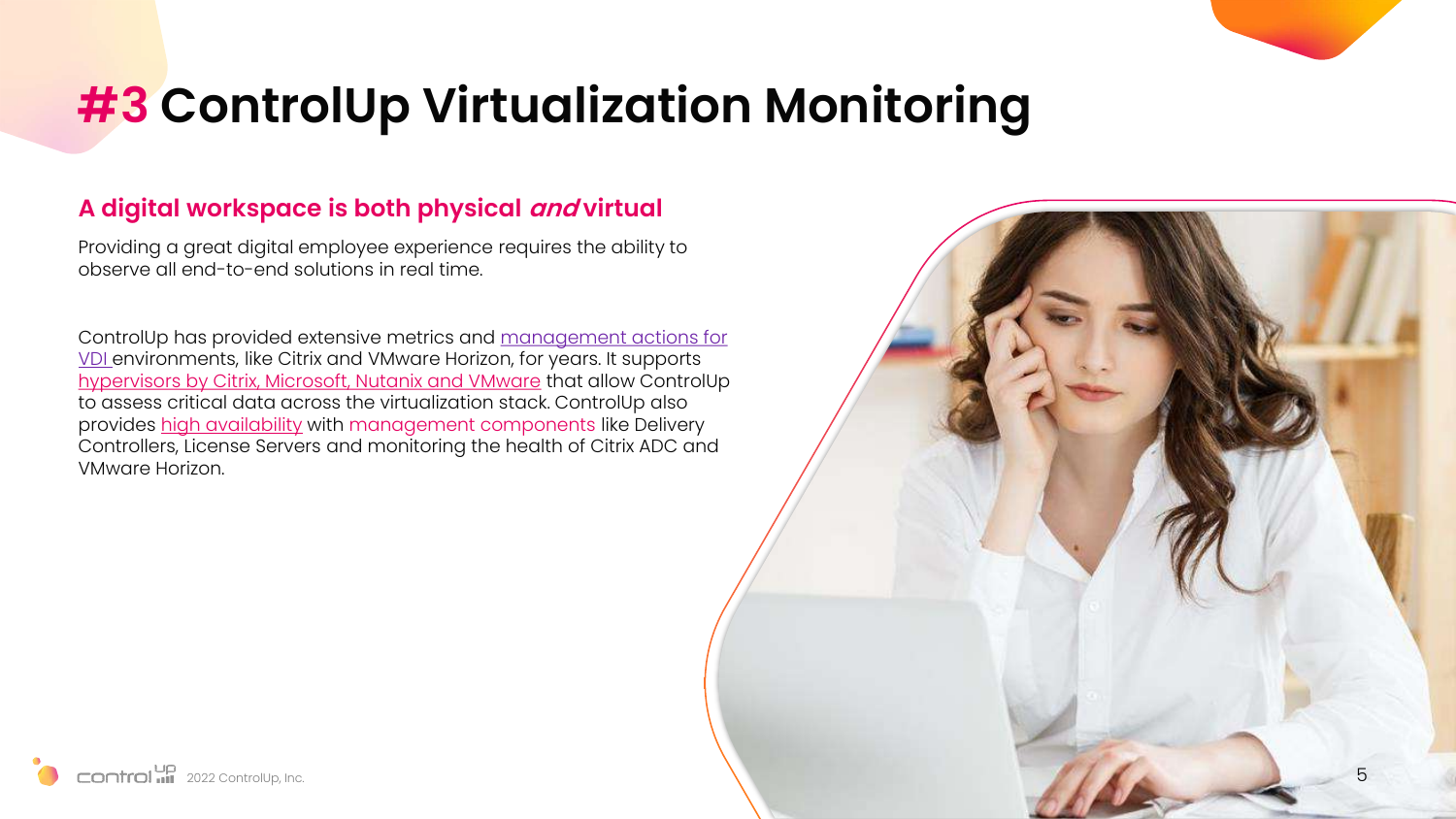### **#4 ControlUp Easy To Configure, Use & Buy**



#### **Deployment should be as easy as 1-2-3**

Management software used to require complicated prerequisites and long deployment times with expensive consultants. In today's SaaS-based world, you expect software to be easy to configure, try, and buy.

With ControlUp, setup is a snap. You download, install, and start to see the users' digital experience in [10 minutes.](https://www.controlup.com/download-direct-controlup/?autodownload=false) You don't have to deal with a sales team, get involved with consulting agreements, and there are no hidden costs. After your trial, simply purchase ControlUp and move your PoC into production.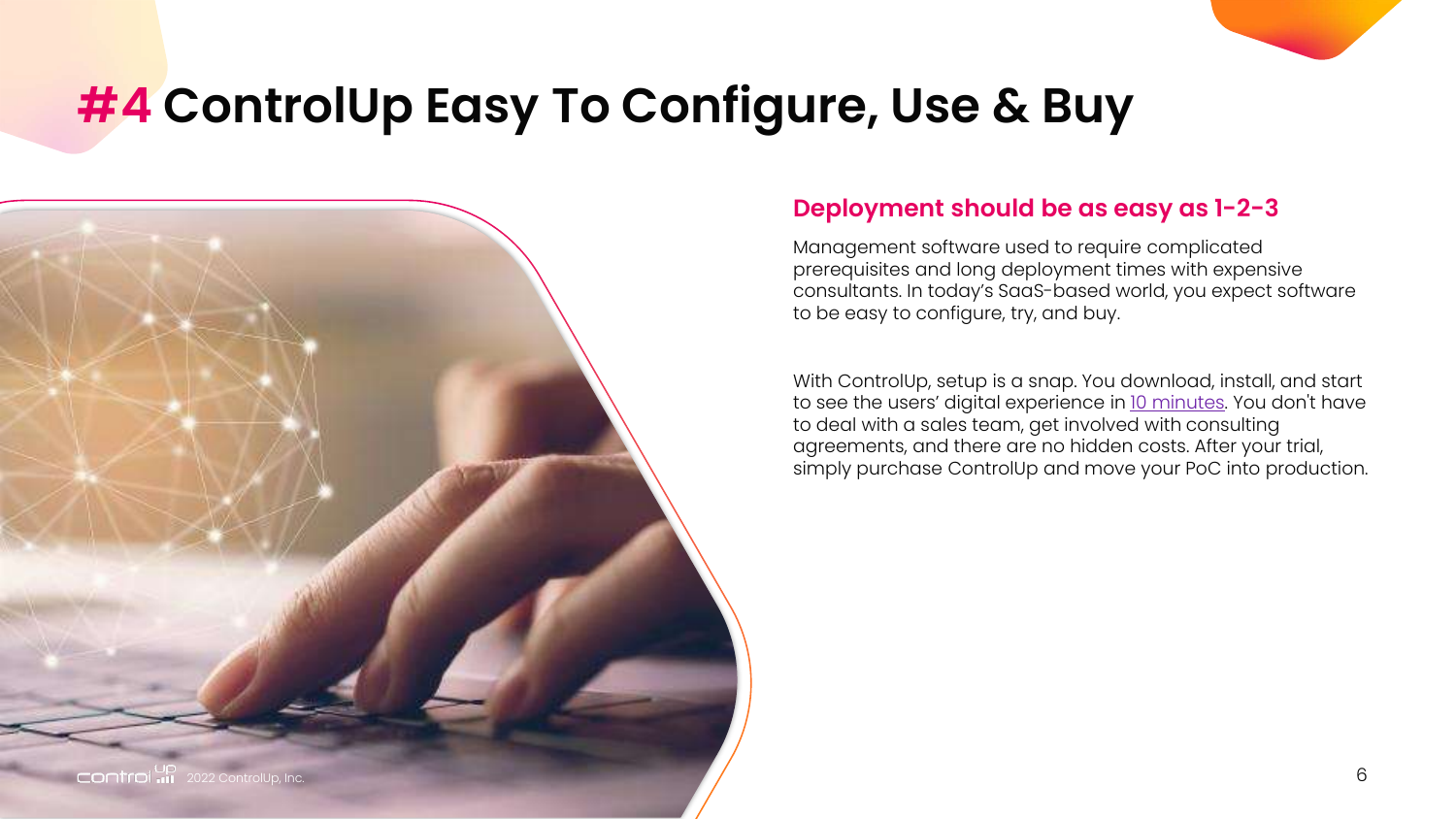### **#5 ControlUp Proactive Synthetic Monitoring**

### **When you get complaints from your end-users, it's already too late**

Your business runs on local, remote, and SaaS applications. Knowing that all these are available, at any time of the day or night before your users even attempt to log in, is the key to keeping employees productive and reducing help desk calls.

[ControlUp Scoutbees](https://www.controlup.com/products/scoutbees/) provides end-to-end proactive synthetic monitoring and testing of applications that your end-users depend on to stay productive. It then monitors the availability of services and provides early warning of outages or performance issues before your users notice a problem.

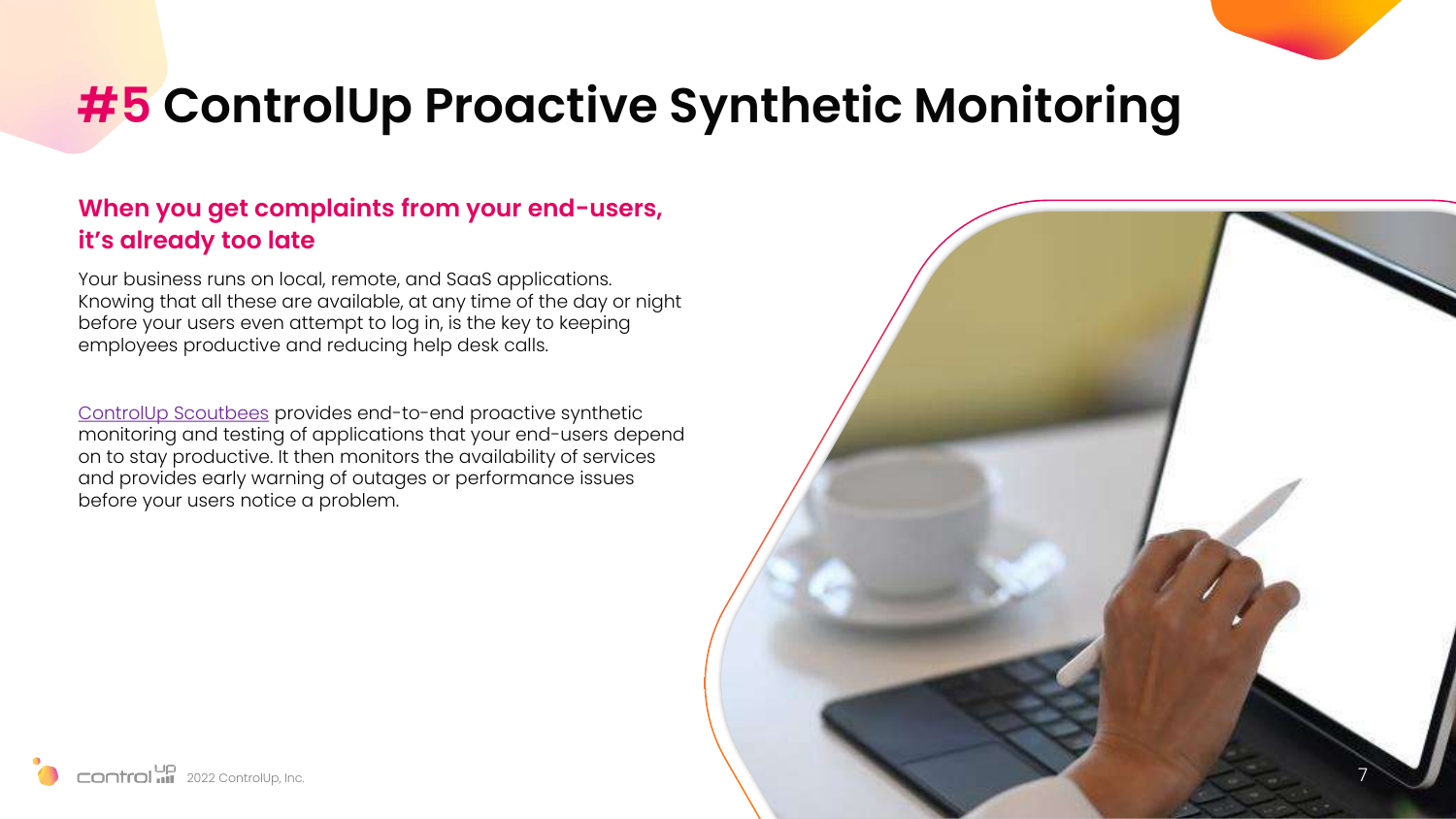### **#6 ControlUp Community-Driven Script Library**



#### **Fixing a user issue shouldn't require consulting**

IT has a long history of creating ad hoc fixes for common problems. In years past, admins may search for a vbscript or PowerShell example, take that, modify it a little for their exact use case and use it to resolve their problem

ControlUp has hundreds of out-of-the-box scripts and a community-driven program that adds new script actions. ControlUp [Script Based Actions](https://www.controlup.com/technology/script-actions/) are executed manually or triggered automatically based on metrics or events. Scripts can leverage ControlUp metrics simply by adding an argument and selecting the metrics you want. All this without the need for engaging with support or consultants. [Community scripts](https://www.controlup.com/technology/controlup-automation/)  can be modified and repurposed by admins if required or used in their original form.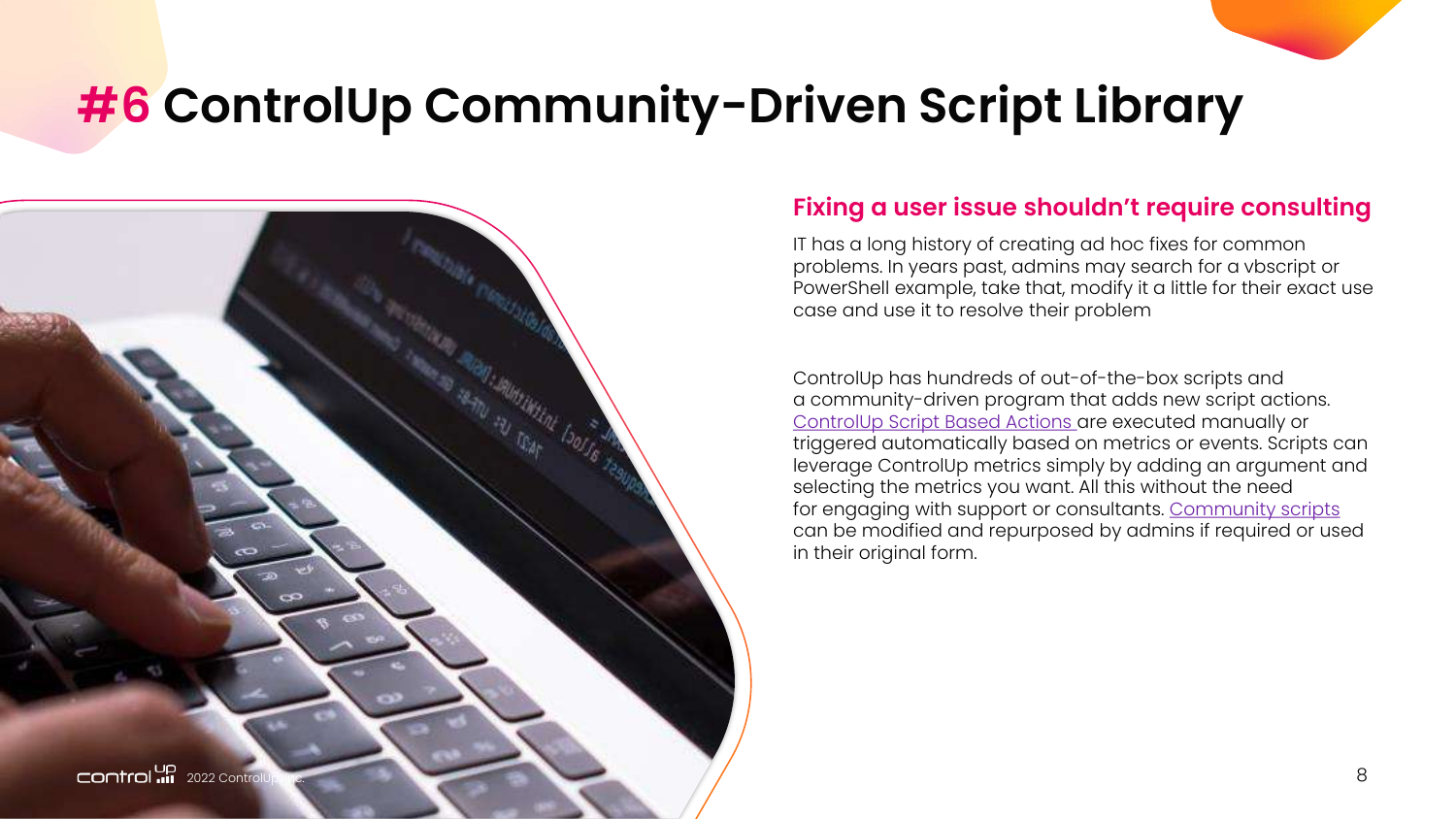

## **#7 ControlUp Has Strong Alliances**

#### **Longstanding partnerships help build strong solutions.**

Many technology solutions encompass your end-user computing environment. You need a vendor who has strong alliances to eliminate finger-pointing and solve issues.

At ControlUp, we know VDI and physical desktops. We have deep technical roots with industry-leading organizations. Our partnership with VMware and relationships with industry leaders like Citrix, Microsoft, Nutanix, IGEL, and Amazon are a strong indicator of how well we work across the industry.

citrix



**Nicrosoft** 

**NUTANIX.** 





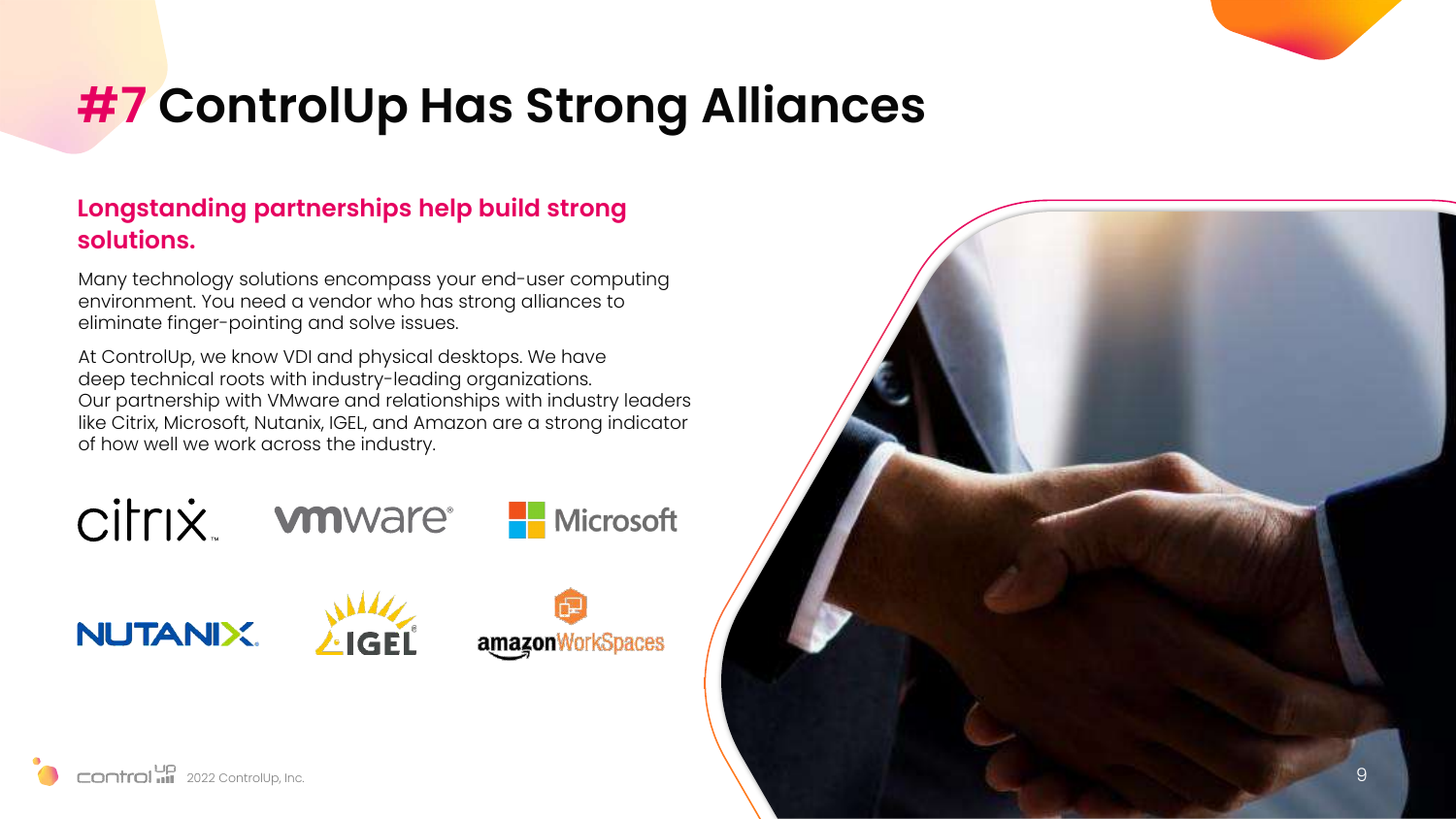### **#8 ControlUp No Hidden Fees**



#### **No risk. Full transparency. Try before you buy.**

Many software companies lock in customers to their solution by adding hidden costs to their offerings.

With ControlUp, you get out-of-the-box product readiness and custom reporting. There are no consulting agreements, no annual maintenance fees or hidden costs. With ControlUp's Ultimate packaging, you get a free physical client license with every virtual desktop license.

[Download the free trial today and get it running in 10 minutes.](https://www.controlup.com/download-direct-controlup/?download=https://controlup-download.controlup.com/-1369983793/ControlUp.zip)